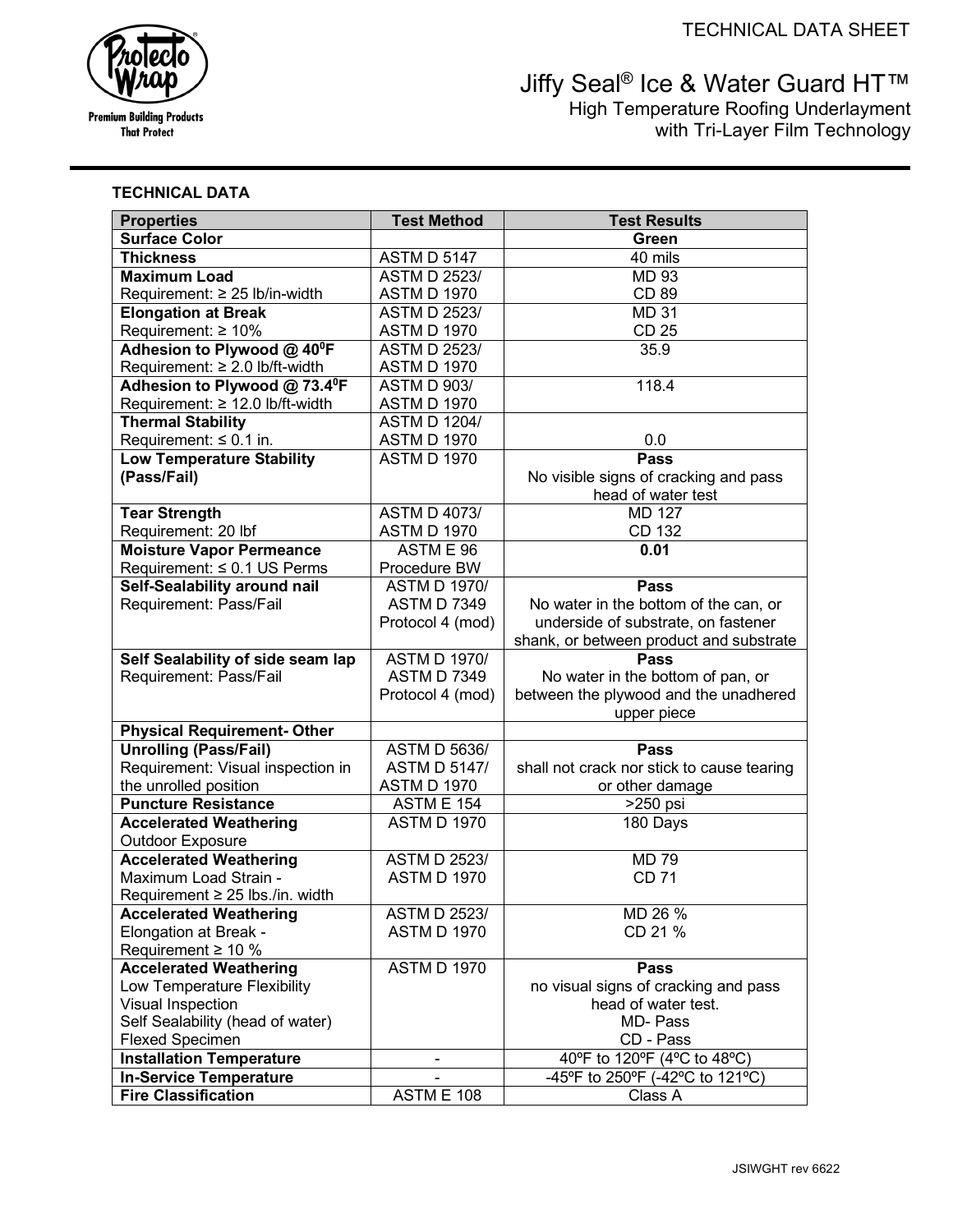# **PACKAGING**

36" x 66' roll (198 SF/Roll) 36" x 75' roll (225 SF/Roll)

# **DESCRIPTION**

**Jiffy Seal® Ice & Water Guard HT** is a cold applied, self-adhering membrane composed of a proprietary slip resistant, tri-layer, woven polypropylene fabric coated on one side with a layer of high temperature asphalt adhesive.

# **FEATURES**

- Proprietary asphalt adhesive
- IAPMO ER-0390 listed
- Florida Product Approval # FL 17155
- 6 month UV exposure rating
- Fully adhered system
- Proprietary Tri-Layer, Engineered Film Technology
- Proprietary slip resistant surface for added footing safety
- Seals around properly installed fasteners
- Waterproof, air and vapor Barrier
- Can be installed horizontally or vertically (as code allows)
- Can be installed on roof pitches down to 2"/12", for lower slopes contact your Protecto Wrap **Representative**
- Class A Fire Rating under fiberglass shingles

## **USES**

A complete waterproof roofing underlayment used on new and *retro-fit*\* roofs, under most roof coverings. Designed for use at low slope areas, hip, ridge, valleys, rake edges, confined rake edges, around skylights and chimneys.

#### **LIMITATIONS**

Not recommended for roofs that exceed 250°F (121°C) operating temperature.<sup>1</sup> Not recommended for use under, or in contact with Copper, Core-Tin and zinc roofing materials Not recommended for use on roof slopes less than 2"/12" (without approval). Not recommend for use over granulated surfaces or existing roof coverings.

**Jiffy Seal Ice & Water Guard HT** is a non-permeable membrane and as such is not recommended for use on exterior sheathing unless it has been designed into the total building envelope system.

<sup>1</sup> Note: Copper, Core-Tin and Zinc roof components are considered highly conductive metals and can reach temperatures exceeding 250°F (121°C). We recommend using Protecto Jiffy Seal® Butyl Ice & Water Guard HT under these roof coverings.

#### **SHELF LIFE**

**Jiffy Seal Ice & Water Guard HT** maintains optimum initial adhesion to substrates when used within one year from the date of manufacture.

#### **STORAGE**

**Jiffy Seal Ice & Water Guard HT** should be stored in the original, unopened container at ambient temperatures between 50°F to 90°F (10°C to 32°C). Storage area should remain dry and out of direct sunlight. Do not remove materials from original containers until ready for use. Do not double stack pallets. Do not store rolls on end.

Cold Weather Storage – products should be stored in original containers in a warm dry area between 50°F to 90°F (10°C to 32°C). Product should be kept warm a minimum of 24 hours prior to and just up to installation.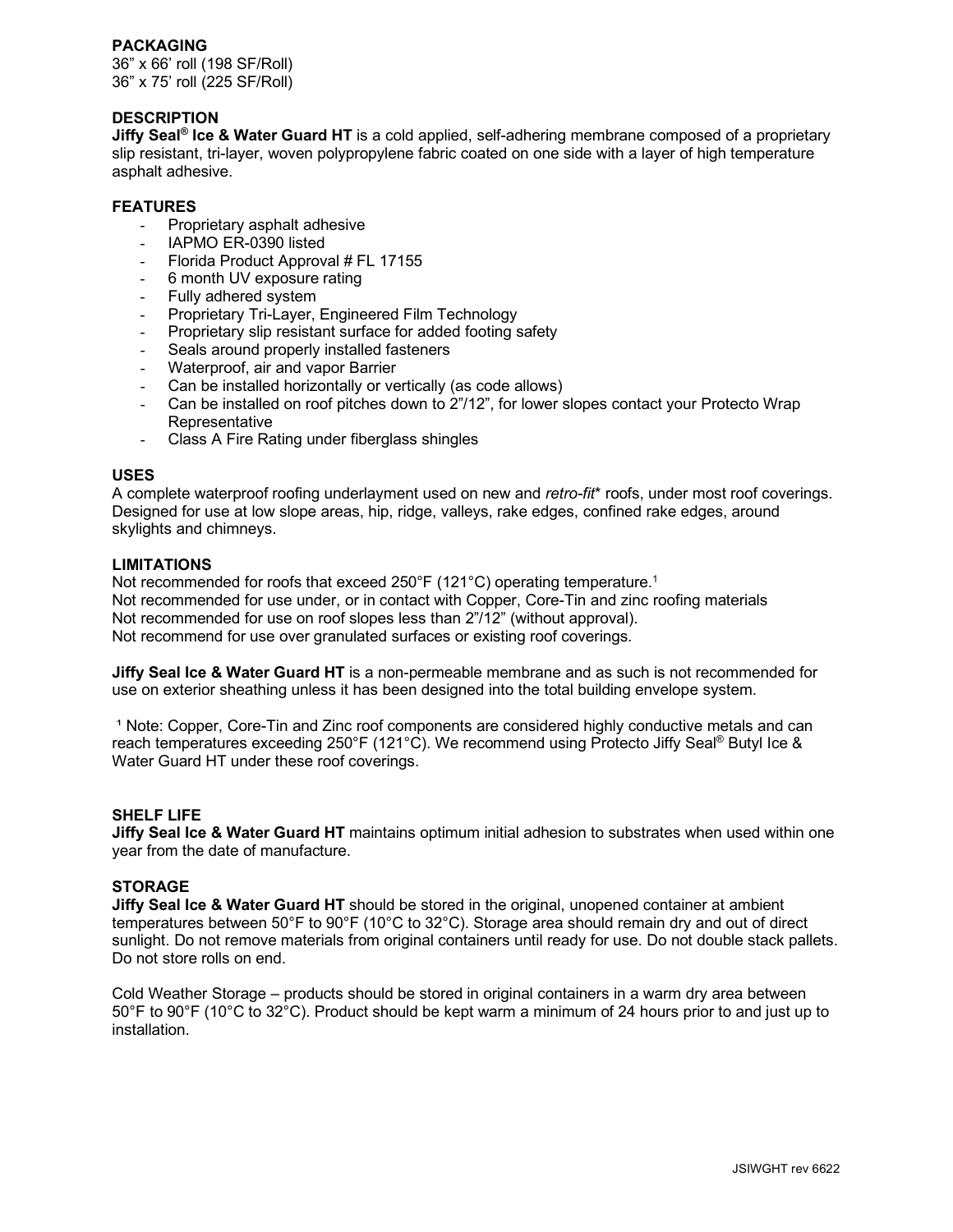## **PREPARATION**

Roof deck surface shall be clean, dry and free of any foreign materials. The roof deck surface shall be free of gaps, sharp edges and protrusions. Do not walk on surface when wet or covered with frost as there is an increase risk of injury.

Metal surfaces may need to be solvent wiped and/or abraded to achieve optimum adhesion.

On vertical applications at roof to wall intersections, all surfaces shall be clean, dry and free of any foreign materials. The surface shall be free of gaps, sharp edges and protrusions.

Protecto Wrap Company recommends testing substrates for adhesion prior to full application of membrane. If adhesion to substrate is found to be marginal, then a primer shall be used to ensure optimal adhesion. Refer to: "Technical Letter Primer Recommendations".

#### **Priming**

Prime if surface is DensGlass Gold®, DensDeck, OSB, concrete substrates, Concrete block (CMU), masonry, fiber board sheathing, exterior gypsum or cannot be cleaned to a like new surface or the surface is damp or below 40°F (4°C).

# **APPLICATION**

**Jiffy Seal Ice & Water Guard HT** can be installed on any exterior grade solid sheathing normally used for roof decking. Apply **Jiffy Seal Ice & Water Guard HT** only in fair weather conditions when air, roof deck and membrane temperatures are at 40°F (4°C) or higher.

Install membrane such that all laps shed water in both vertical and horizontal installations.

Valleys require a minimum 18" wide roll of **Jiffy Seal Ice & Water Guard HT** centered down the full length of the valley. The valley strips should be applied prior to the field membrane application. DO NOT LACE MEMBRANE THROUGH THE VALLEY!

Install membrane starting at the lowest point of roof slope and work up the slope.

Position the roll into the desired location, roll out the membrane and cut to length as needed, the field membrane should not extend past the center line of the valley.

Align the roll with edge of eave or overlap of preceding roll, pull membrane tight, start by removing a portion of the release liner and adhere to roof deck (reposition as needed prior to removing the remaining release liner).

Lift the opposing end of the membrane and remove or strip the release liner, pulling it to one side, keep membrane aligned and tight, adhere membrane to the roof deck while another person brooms the sheet flat.

Edge laps are 3" minimum and end laps are 6" minimum. All laps should be firmly pressed or rolled to ensure a positive seal.

At the end of each day's work, **Jiffy Seal Ice and Water Guard HT** should be trimmed flush with the rake edge of the roof and not left to hang over the side of the rake edge.

If the **Jiffy Seal Ice and Water Guard HT** is installed in a soffit type application, the substrate should be primed and the membrane should be mechanically fastened at the perimeter edges and may need to be fastened in the field to prevent sagging / debonding.

#### **Vertical Application** (at roof to wall interfaces)

in the case of a roof to wall transition we recommend sealing the terminal edge of the membrane on the wall with Protecto Sealant 25XL or JS 160H Mastic (or equal) to prevent moisture from migrating behind the membrane. Cut membrane to length, apply to substrate and firmly roll into place using a hand roller (J-roller, Laminate roller) to smooth out any wrinkles, air bubbles or creases that would allow water to migrate behind the membrane.

For **Cold Weather Applications**, products should be stored in original containers in a warm dry area between 50°F to 90°F (10°C to 32°C). Product should be kept warm a minimum of 24 hours prior to and just up to installation. Protecto Wrap Company recommends testing substrates for adhesion. If adhesion to substrate is found to be marginal, then a primer shall be used to ensure optimal adhesion. Refer to: "Primer Recommendations" for more information regarding primer recommendations and "Technical Letter Cold Temperature Applications". Both can be found at www.protectowrap.com/library-resources.